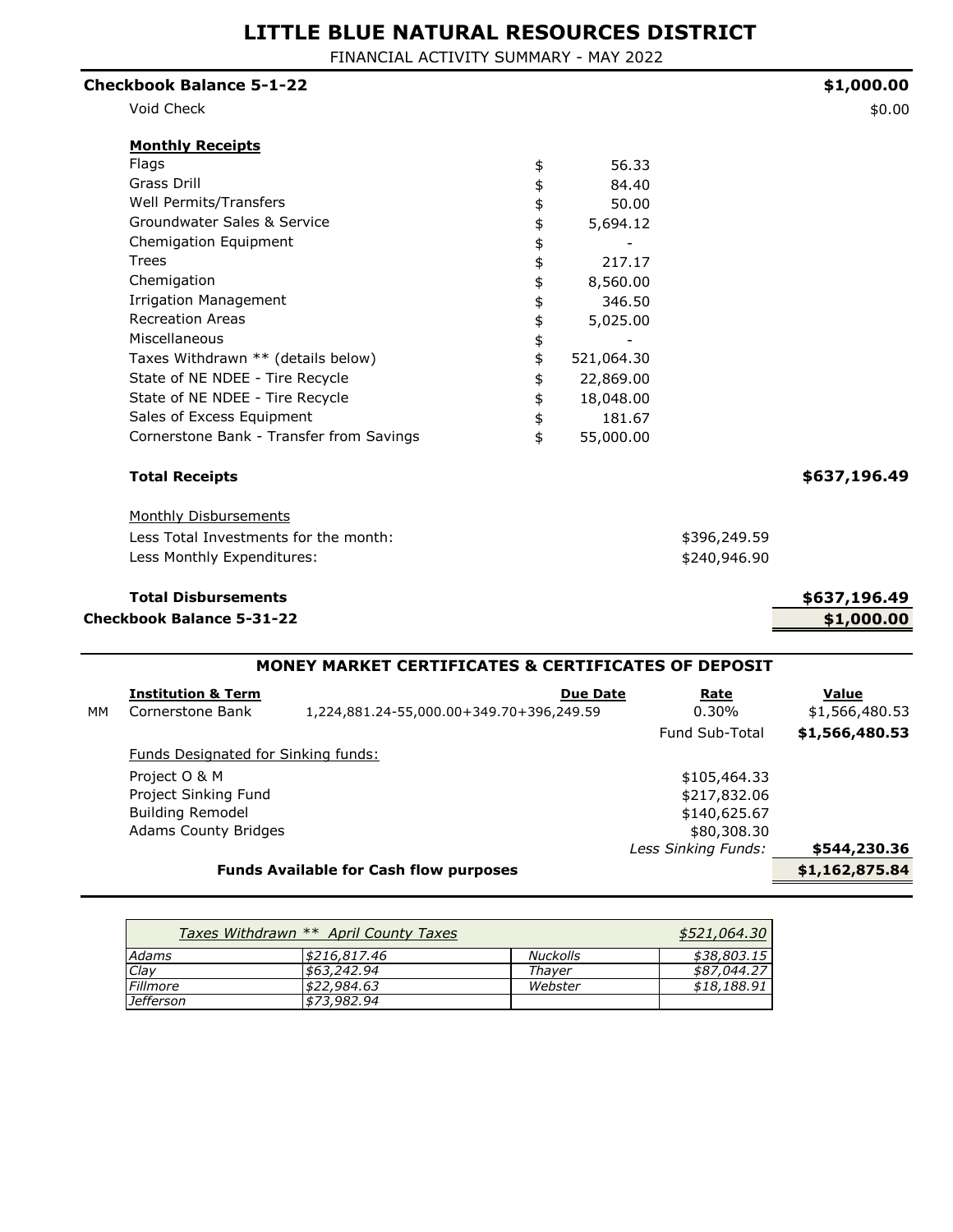## **LITTLE BLUE NRD FINANCIAL ACTIVITY FOR FY 2022 Through April 30, 2022**

|         |                                         | <b>Budget</b>  | Spent          | % Used | Unused         |
|---------|-----------------------------------------|----------------|----------------|--------|----------------|
| 405     | <b>VEHICLE EXPENSE</b>                  | \$30,000.00    | \$28,325.13    | 94%    | \$1,674.87     |
| 407     | <b>DIRECTORS EXPENSE</b>                | \$30,000.00    | \$12,753.18    | 43%    | \$17,246.82    |
| 409     | DIRECTORS PER DIEM                      | \$25,000.00    | \$14,320.00    | 57%    | \$10,680.00    |
| 413     | <b>DUES &amp; MEMBERSHIPS</b>           | \$35,205.00    | \$34,773.22    | 99%    | \$431.78       |
| 417     | PERSONNEL EXPENSES                      | \$32,000.00    | \$10,975.12    | 34%    | \$21,024.88    |
| 419     | <b>FEES &amp; LICENSES</b>              | \$1,250.00     | \$85.07        | 7%     | \$1,164.93     |
| 423     | <b>BONDS</b>                            | \$0.00         | \$0.00         | $0\%$  | \$0.00         |
| 425     | <b>INSURANCE</b>                        | \$30,000.00    | \$29,448.94    | 98%    | \$551.06       |
| 431     | LEGAL NOTICE/ADVERTISING                | \$15,000.00    | \$3,407.14     | 23%    | \$11,592.86    |
| 432     | MISCELLANEOUS EXPENSE                   | \$600.00       | \$309.00       | 52%    | \$291.00       |
|         | 433/472/451 OFFICE SUPPLIES/EXPENSES    | \$33,200.00    | \$20,076.51    | 60%    | \$13,123.49    |
| 437     | <b>POSTAGE</b>                          | \$8,000.00     | \$5,892.12     | 74%    | \$2,107.88     |
| 439     | PROFESSIONAL SERVICES                   | \$77,038.00    | \$22,171.80    | 29%    | \$54,866.20    |
|         | 447/45103 OPERATION/MAINTENANCE         | \$251,500.00   | \$225,526.62   | 90%    | \$25,973.38    |
| 452     | <b>TELEPHONE</b>                        | \$9,000.00     | \$6,263.65     | 70%    | \$2,736.35     |
| 453     | <b>UTILITIES</b>                        | \$16,000.00    | \$12,168.53    | 76%    | \$3,831.47     |
| 463     | <b>BUILDING MAINTENANCE</b>             | \$10,500.00    | \$1,623.43     | 15%    | \$8,876.57     |
| 464     | DEVELOPMENT ON DIST. HOLDINGS           | \$321,000.00   | \$141,779.01   | 44%    | \$179,220.99   |
| 465     | <b>TAXES</b>                            | \$4,200.00     | \$3,968.65     | 94%    | \$231.35       |
| 472     | OFFICE EQUIPMENT                        | \$14,000.00    | \$11,010.97    | 79%    | \$2,989.03     |
| 473     | MACHINERY/AUTO/TRUCKS                   | \$53,000.00    | \$25,815.94    | 49%    | \$27,184.06    |
| 421     | <b>RESEARCH &amp; EDUCATION</b>         | \$69,750.00    | \$29,691.09    | 43%    | \$40,058.91    |
| 421/474 | WATER MGMT. ACTIVITIES                  | \$76,650.00    | \$55,666.26    | 73%    | \$20,983.74    |
| 441/439 | PROGRAM/PROJECT COSTS                   | \$658,245.00   | \$289,708.71   | 44%    | \$368,536.29   |
| 448     | TREE PROGRAM                            | \$20,000.00    | \$4,558.09     | 23%    | \$15,441.91    |
| 469     | <b>WILDLIFE HABITAT</b>                 | \$59,654.00    | \$57,938.93    | 97%    | \$1,715.07     |
|         | 415/416/435/456 EMPLOYEE BENEFITS/TAXES | \$405,000.00   | \$268,907.89   | 66%    | \$136,092.11   |
| 455     | <b>CLERICAL SALARIES</b>                | \$157,043.00   | \$105,249.50   | 67%    | \$51,793.50    |
| 457     | ADMINISTRATIVE SALARIES                 | \$258,908.00   | \$215,659.96   | 83%    | \$43,248.04    |
| 459     | <b>TECHNICAL SALARIES</b>               | \$365,899.00   | \$297,803.47   | 81%    | \$68,095.53    |
| 460     | PART TIME MAINTENANCE SALARY            | \$20,000.00    | \$11,250.12    | 56%    | \$8,749.88     |
| 470     | NRCS CLERICAL REIMBURSEMENT             | \$26,000.00    | \$0.00         | $0\%$  | \$26,000.00    |
|         |                                         | \$3,113,642.00 | \$1,947,128.05 | 63%    | \$1,166,513.95 |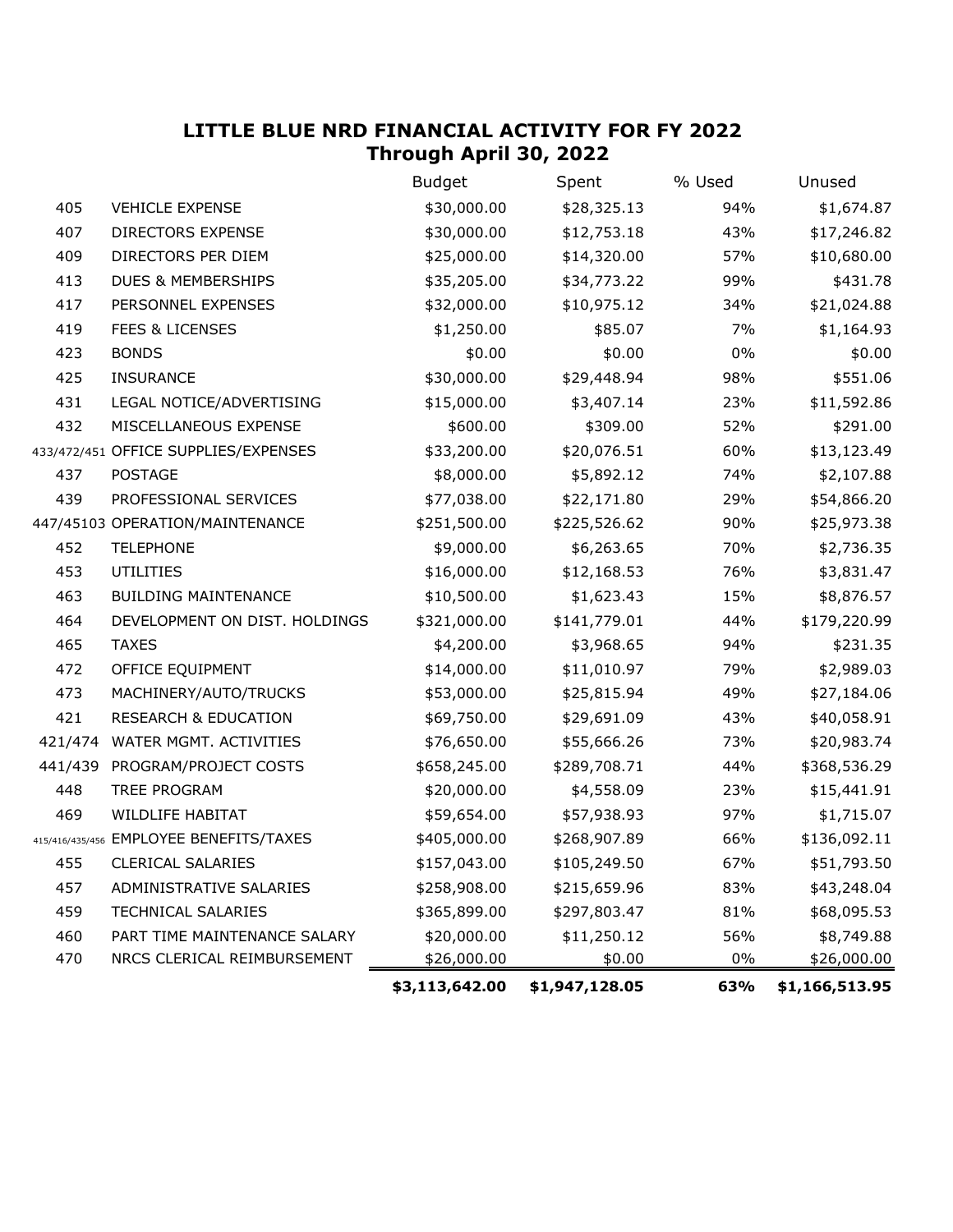#### **LITTLE BLUE NRD MAY 2022 EXPENDITURES**

|       | <b>Date</b> | Payee                             |                                 | <b>Amount</b> |
|-------|-------------|-----------------------------------|---------------------------------|---------------|
| EP    | 5/5/22      | Paula Schultz                     | April Salary                    | 2,399.28      |
| EP    | 5/5/22      | Kathy Boysen                      | April Salary                    | 2,057.15      |
| EP    | 5/5/22      | Erika Brinegar                    | April Salary                    | 2,498.18      |
| EP    | 5/5/22      | Erika Brinegar                    | April Salary                    | 173.70        |
| EP    | 5/5/22      | Alicia Epps                       | April Salary                    | 2,730.40      |
| EP    | 5/5/22      | Tyler Goeschel                    | April Salary                    | 4,293.02      |
| EP    | 5/5/22      | <b>Timothy Hecke</b>              | April Salary                    | 2,687.63      |
| EP    | 5/5/22      | Jessica Hedges                    | April Salary                    | 2,759.79      |
| EP    | 5/5/22      | Marie Herbek                      | <b>April Salary</b>             | 3,868.35      |
| EP    | 5/5/22      | Jessica Hynek                     | April Salary                    | 1,706.04      |
| EP    | 5/5/22      | Scott Nelson                      | April Salary                    | 6,911.05      |
| EP    | 5/5/22      | James Oltmans                     | April Salary                    | 2,800.97      |
| EP    | 5/5/22      | Kevin Orvis                       | April Salary                    | 5,028.82      |
| EP    | 5/5/22      | Allyson Peshek                    | April Salary                    | 1,809.11      |
| EP    | 5/5/22      | Lucas Slieter                     | April Salary                    | 2,406.41      |
| EP    | 5/5/22      | Christine Zabokrtsky              | April Salary                    | 2,060.59      |
| EP    | 5/31/22     | <b>AFLAC</b>                      | Insurance                       | 607.56        |
| EP    | 5/31/22     | Amanda Duden                      | Rec Area Maintenance            | 760.00        |
| EP    | 5/31/22     | <b>Bankcard Processing Center</b> | See Attached                    | 1,777.12      |
| EP    | 5/31/22     | <b>Black Hills Energy</b>         | Utilities                       | 170.59        |
| EP    | 5/31/22     | Cornerstone Bank                  | Transfer to Savings             | 396,249.59    |
| EP    |             |                                   |                                 |               |
|       | 5/30/22     | Cornerstone Bank                  | <b>Transfers Fee</b>            | 15.00         |
| EP    | 5/16/22     | GOTO Communications Inc.          | Office Expense                  | 25.18         |
| EP    | 5/10/22     | <b>IRS</b>                        | Payroll Taxes                   | 13,306.11     |
| EP    | 5/31/22     | Kevin Pohlmeier                   | Rec Area Maintenance            | 1,080.00      |
| EP    | 5/31/22     | LBNRD-Clay County                 | Petty Cash                      | 37.92         |
| EP    | 5/31/22     | Little Blue NRD                   | Petty Cash                      | 20.00         |
| EP    | 5/31/22     | Little Blue PWP North             | Municipal Water Assistance      | 10,294.30     |
| EP    | 5/31/22     | Little Blue PWP South             | Municipal Water Assistance      | 10,294.30     |
| EP    | 5/10/22     | Nationwide Insurance              | Retirement                      | 7,459.90      |
| EP    | 5/10/22     | Nationwide Insurance              | Retirement                      | 993.71        |
| EP    | 5/10/22     | NE Dept. of Revenue               | State WH                        | 2,108.45      |
| EP    | 5/31/22     | NE Dept. of Revenue               | Sales Tax                       | 77.66         |
| EP    | 5/10/22     | Nutrien Ag Solutions Inc.         | General Maintenance             | 1,401.99      |
| EP    | 5/10/22     | Nutrien Ag Solutions Inc.         | Vehicle Expense                 | 1,893.95      |
| EP    | 5/31/22     | Perennial Public Power District   | Rec Area Maintenance            | 48.22         |
| EP    | 5/31/22     | Quadient Finance USA Inc.         | Postage                         | 700.00        |
| EP    | 5/31/22     | QuickBooks Time                   | Office Expense                  | 100.00        |
| EP    | 5/30/22     | Robert Endorf                     | Rec Area Maintenance            | 4,244.50      |
| EP    | 5/31/22     | Southern Public Power District    | Rec Area Maintenance            | 32.93         |
| EP    | 5/31/22     | Southern Public Power District    | Rec Area Maintenance            | 24.08         |
| EP    | 5/31/22     | <b>Tyler Goeschel</b>             | Phone, Mileage                  | 68.71         |
| EP    | 5/30/22     | US Bank Equip. Finance            | Copier Lease                    | 1,016.75      |
| EP    | 5/31/22     | Verizon Wireless                  | Phone                           | 604.03        |
| EP    | 5/31/22     | <b>WEX Bank</b>                   | Vehicle Expense                 | 343.17        |
| EP    | 5/31/22     | Windstream                        | Utilities                       | 633.55        |
| 50576 | 5/31/22     | Agri Inject Inc.                  | Chemigation Equipment           | 2,630.76      |
| 50645 | 5/31/22     | Auto Glass Experts                | Windshield Repair               | 130.00        |
| 50577 | 5/31/22     | The Big G                         | Trees, Maintenance              | 161.70        |
| 50578 | 5/31/22     | <b>Binary Net LLC</b>             | Website                         | 9.95          |
| 50644 | 5/31/22     | Blue Hill Leader                  | Ads                             | 14.05         |
| 50580 | 5/31/22     | Lynn Bohling-Painting Specialists | <b>Office Building Updates</b>  | 3,741.72      |
| 50581 | 5/31/22     | Scott Brettmann                   | Land Treatment Cost Share       | 3,540.20      |
| 50582 | 5/31/22     | <b>Burton Enterprises LLC</b>     | Utilities, Rec Area Maintenance | 396.00        |
| 50583 | 5/31/22     | Gail Buss                         | Water Quality Cost Share        | 1,000.00      |
| 50584 | 5/31/22     | Circle A Farms Inc.               | Land Treatment Cost Share       | 2,818.95      |
| 50585 | 5/31/22     | C J Tire Co.                      | Vehicle Expense                 | 382.59        |
| 50586 | 5/31/22     | Ralph Clark                       | Meter Repair Cost Share         | 273.20        |
| 50574 | 5/31/22     | Michael Consbruck                 | Tree Refund                     | 98.91         |
| 50587 | 5/31/22     | Davenport Building Supply         | General Maintenance             | 58.32         |
|       |             |                                   |                                 |               |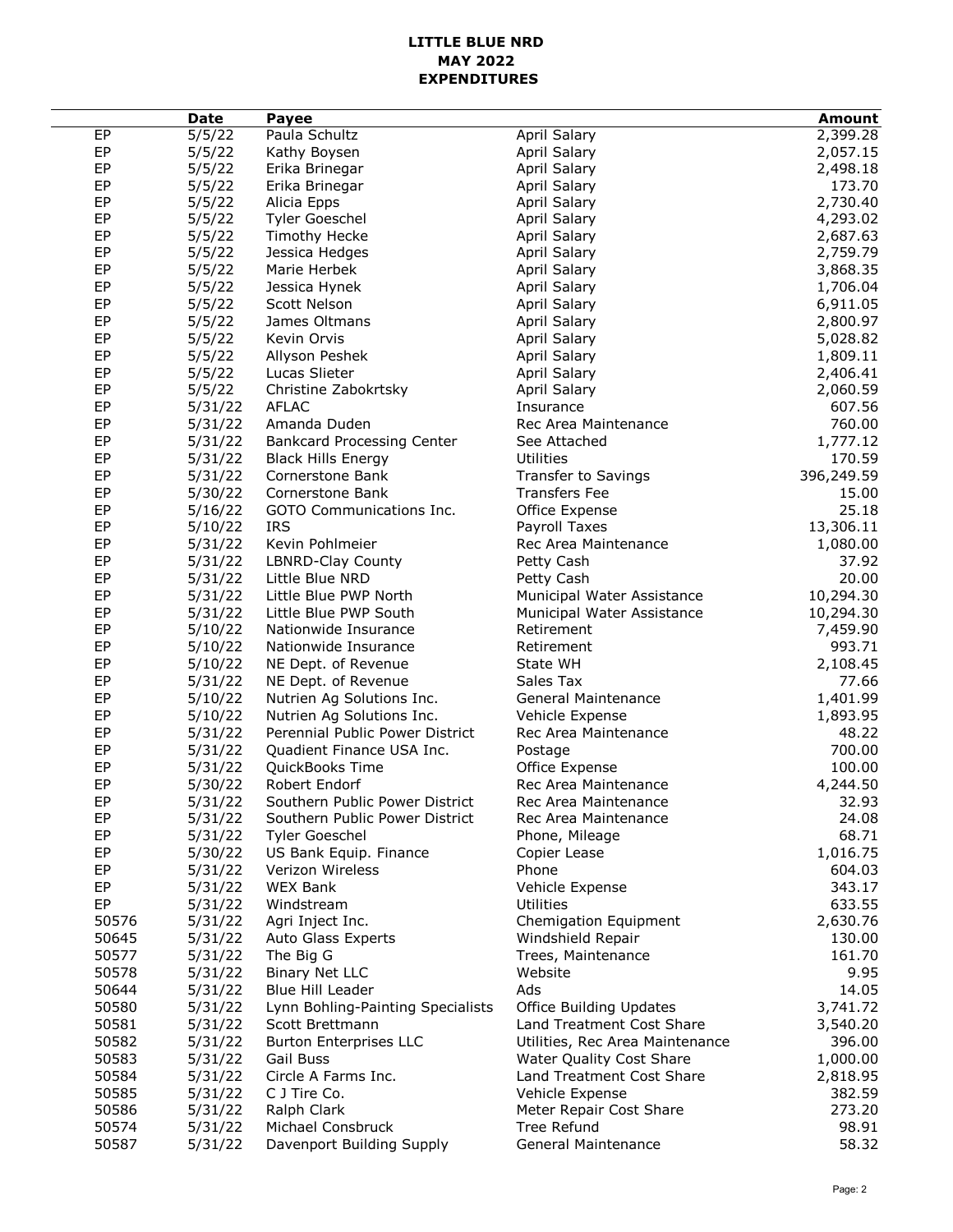### **LITTLE BLUE NRD MAY 2022 EXPENDITURES**

| 50588           | 5/31/22 | Michael DeWald                    | Land Treatment Cost Share            | 2,503.87  |
|-----------------|---------|-----------------------------------|--------------------------------------|-----------|
| 50589           | 5/31/22 | Scott Dewald                      | Land Treatment Cost Share            | 10,336.01 |
| 50590           | 5/31/22 | <b>Eakes Office Solutions</b>     | Office Expense                       | 456.16    |
| 50591           | 5/31/22 | Fairbury Journal News             | Legals                               | 395.28    |
| 50592           | 5/31/22 | Fairbury Light & Water            | Rec Area Maintenance                 | 67.97     |
| 50593           | 5/31/22 | Dustin Fairley                    | <b>Buffer Strip Payment</b>          | 2,047.50  |
| 50594           | 5/31/22 | Paul & Julie Folkerts Gen Ptnshp. | Meter Repair Cost Share              | 273.20    |
| 50595           | 5/31/22 | Tad Frahm                         | Land Treatment Cost Share            | 548.33    |
| 50596           | 5/31/22 | David Gebers                      | Land Treatment Cost Share            | 3,550.57  |
| 50597           | 5/31/22 | <b>Steven Gebers</b>              | Land Treatment Cost Share            | 3,550.58  |
| 50598           | 5/31/22 | Geneva Welding & Supply Inc.      | <b>Equipment Maintenance</b>         | 31.51     |
| 50599           | 5/31/22 | Gill Insurance Service            | <b>Buckley Golf Course Insurance</b> | 399.00    |
| 50600           | 5/31/22 | GPM Enterprises Inc.              | Meter Repair                         | 120.42    |
| 50646           | 5/31/22 | Grace's Locksmith                 | <b>Building Maintenance</b>          | 971.50    |
| 50601           | 5/31/22 | Jacqueline Gregory                | Rec Area Maintenance                 | 1,814.00  |
| 50602           | 5/31/22 | Hach Co.                          | <b>Water Analysis</b>                | 125.42    |
| 50603           | 5/31/22 | Jordon Harms                      | Water Quality Cost Share             | 791.76    |
| 50604           | 5/31/22 | Harvest Graphics                  | District Newsletter                  | 10,907.65 |
| 50605           | 5/31/22 | Hebron Journal Register           | Ads                                  | 87.50     |
| $\ast$<br>50606 | 5/31/22 | Lyle Heinrichs                    | Meter Repair Cost Share              | 273.20    |
| 50607           | 5/31/22 | Brad Hemberger                    | Water Quality Cost Share             | 1,000.00  |
| 50608           | 5/31/22 | Kenneth Herz                      | Land Treatment Cost Share            | 3,437.78  |
| 50609           | 5/31/22 | Kathy Hoffmann                    |                                      |           |
| 50610           |         | Todd Hoffman                      | Water Quality Cost Share             | 1,000.00  |
|                 | 5/31/22 |                                   | Water Quality Cost Share             | 1,000.00  |
| 50611           | 5/31/22 | <b>JBW Farms LLC</b>              | Land Treatment Cost Share            | 4,884.61  |
| 50612           | 5/31/22 | Jefferson Co. Fair Board          | Fair Booth                           | 50.00     |
| 50613           | 5/31/22 | JEO Consulting Group Inc.         | Hazard Mitigation Plan Update        | 4,877.50  |
| 50614           | 5/31/22 | <b>KUTT Radio</b>                 | Radio Spots                          | 144.00    |
| 50615           | 5/31/22 | Lauenstein Farms Inc.             | Meter Repair Cost Share              | 273.20    |
| 50643           | 5/31/22 | Lawrence Volunteer Fire Dept.     | Rec Area Maintenance                 | 1,600.00  |
| 50616           | 5/31/22 | Little Blue PWP North             | Rec Area Maintenance                 | 20.15     |
| 50617           | 5/31/22 | Lichti Oil Co. Inc.               | <b>Building Maintenance</b>          | 123.76    |
| 50618           | 5/31/22 | Lower Republication NRD           | Salary Reimbursement-Webster Co      | 12,902.49 |
| 50619           | 5/31/22 | Mid-American Benefits Inc.        | Flexible Benefits Plan               | 648.00    |
| 50620           | 5/31/22 | NARD Risk Pool Assoc.             | Insurance                            | 21,684.35 |
| 50621           | 5/31/22 | <b>NARD</b>                       | <b>Trees</b>                         | 4,452.11  |
| 50622           | 5/31/22 | Nuckolls Co. Extension            | Fair Booth                           | 35.00     |
| 50623           | 5/31/22 | Oak Celebration Committee         | Ads                                  | 50.00     |
| 50624           | 5/31/22 | Kenneth Ockinga Rev. Trust        | Water Quality Cost Share             | 1,000.00  |
| 50625           | 5/31/22 | Paper Tiger Shredding             | Office Expense                       | 50.00     |
| 50626           | 5/31/22 | Scherbarth Ace                    | General Maintenance                  | 561.90    |
| 50627           | 5/31/22 | Michael Schlick                   | Meter Repair Cost Share              | 273.20    |
| 50628           | 5/31/22 | Schmidts Inc.                     | Rec Area Maintenance                 | 150.00    |
| 50629           | 5/31/22 | Dennis Schoof                     | Water Quality Cost Share             | 1,000.00  |
| 50630           | 5/31/22 | Cathie Shattuck Et Al             | Well Decommission Cost Share         | 500.00    |
| 50631           | 5/31/22 | Vince Shaw                        | Well Decommission Cost Share         | 500.00    |
| 50632           | 5/31/22 | Skalka Bros. Inc.                 | Well Decommission Cost Share         | 500.00    |
| 50575           | 5/31/22 | Darrel Springer                   | Tree Refund                          | 489.13    |
| 50633           | 5/31/22 | Tatro Farms Inc.                  | Meter Repair Cost Share              | 148.40    |
| 50634           | 5/31/22 | Thayer Co. Treasurer              | Vehicle Expense                      | 578.00    |
| 50635           | 5/31/22 | <b>Towner State Nursery</b>       | <b>Trees</b>                         | 588.00    |
| 50636           | 5/31/22 | Uline                             | Office Furniture                     | 263.03    |
| 50637           | 5/31/22 | Upper Big Blue NRD                | Salary Reimbursement-Fillmore Co     | 13,467.39 |
| 50638           | 5/31/22 | Village of Davenport              | Utilities                            | 473.75    |
| 50639           | 5/31/22 | Gordon Watts                      | Meter Repair Cost Share              | 273.20    |
| 50640           | 5/31/22 | Webster Co. Ag Association        | Ads                                  | 150.00    |
| 50641           | 5/31/22 | Jed Weise                         | <b>Buffer Strip Payment</b>          | 675.00    |
| 50642           | 5/31/22 | Woodwards Disposal Service        | Rec Area Maintenance                 | 285.00    |

Total 637,196.49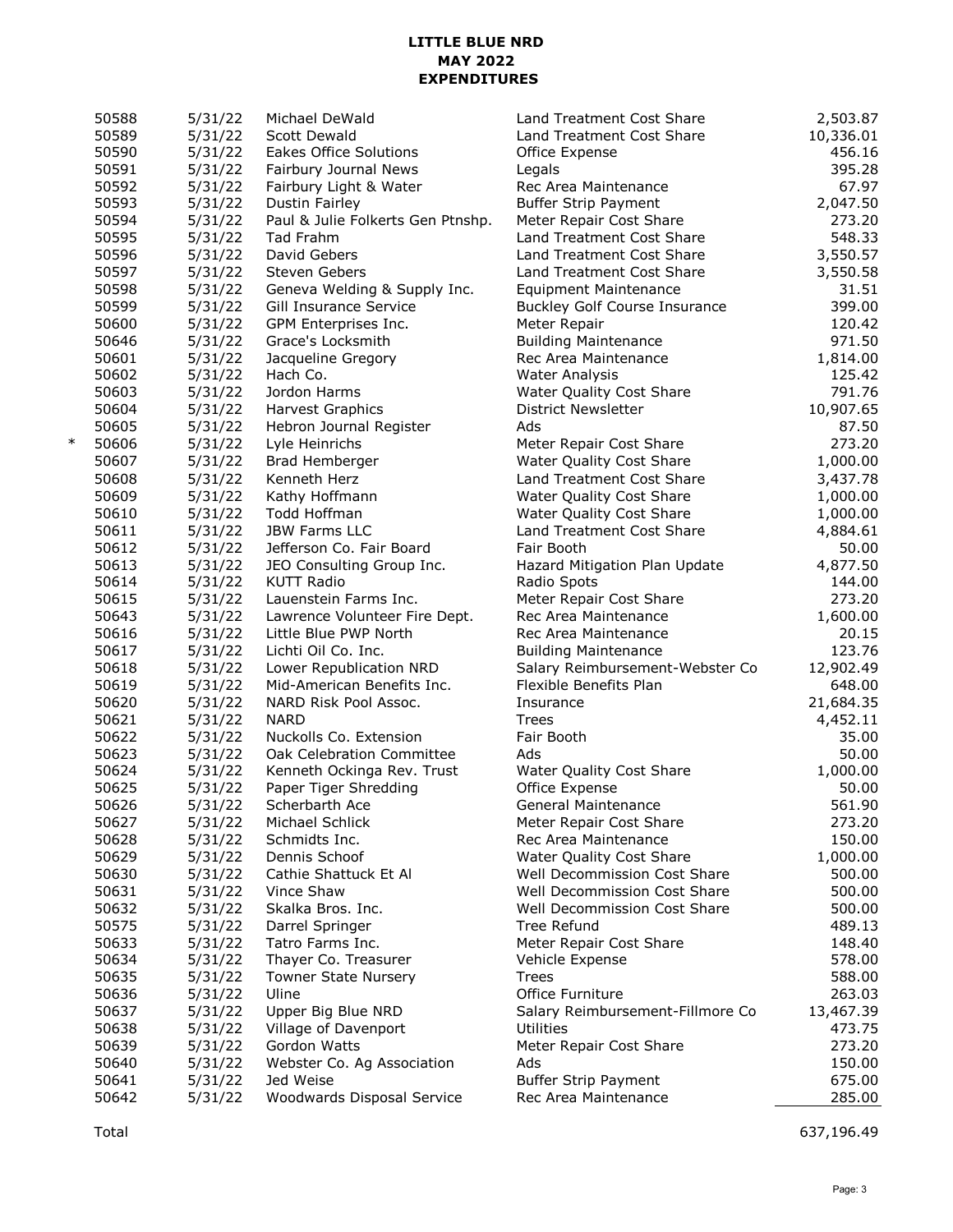|                  | Little Blue NRD Credit Card Log |                                   |                                      |               |          |  |  |
|------------------|---------------------------------|-----------------------------------|--------------------------------------|---------------|----------|--|--|
| <b>MAY, 2022</b> |                                 |                                   |                                      |               |          |  |  |
| <b>Date</b>      | <b>Employee</b>                 | <b>Merchant Name</b>              | <b>Items Purchased</b>               | <b>Amount</b> |          |  |  |
| 4/22/2022        | Jessica                         | Dollar General, Hebron            | Arbor Day tree presentation supplies |               | 101.01   |  |  |
| 4/26/2022        | Kathy                           | Amazon                            | Credit for a return                  | \$            | (25.98)  |  |  |
| 4/29/2022        | Kathy                           | Amazon                            | Inkjet printer                       |               | 281.00   |  |  |
| 4/29/2022        | Kathy                           | Amazon                            | Office supplies                      |               | 24.31    |  |  |
| 5/17/2022        | Kathy                           | Amazon                            | Office supplies                      |               | 37.50    |  |  |
| 4/25/2022        | <b>Tyler</b>                    | <b>Summit Express</b>             | Shuttle for GMDA Conf. in Colorado   |               | 172.50   |  |  |
| 5/7/2022         | <b>Tyler</b>                    | The Home Depot, Lincoln           | 12 gallon paint for office           |               | 654.18   |  |  |
| 5/11/2022        | <b>Tyler</b>                    | The Home Depot, Lincoln           | 3 gallon paint for office            |               | 170.46   |  |  |
| 5/15/2022        | <b>Tyler</b>                    | The Home Depot, Lincoln           | 2 gallon paint for office            | \$            | 113.64   |  |  |
| 4/26/2022        | <b>Lucas</b>                    | <b>Tractor Supply, Hastings</b>   | Twine for trees                      | S             | 67.99    |  |  |
| 4/27/2022        | <b>Lucas</b>                    | Kohmetscher Feed Service, Carlton | Wood chips for trees                 |               | 41.94    |  |  |
| 5/3/2022         | Tim                             | Menards, Hastings                 | Equipment maintenance                |               | 19.24    |  |  |
| 5/6/2022         | Tim                             | Geneva Welding                    | Tree planter repair                  |               | 119.33   |  |  |
|                  |                                 |                                   |                                      |               | 1,777.12 |  |  |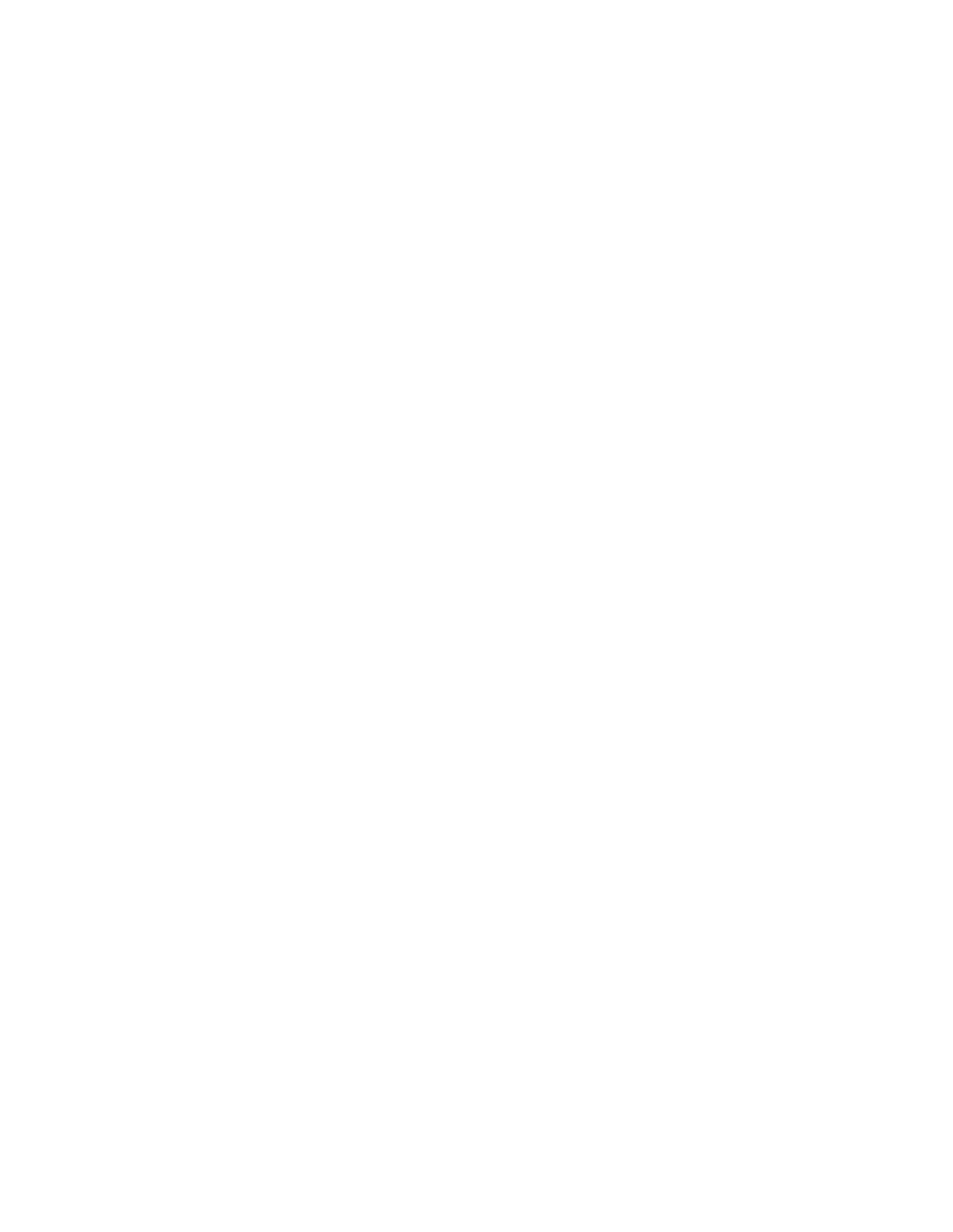# **LITTLE BLUE PUBLIC WATER PROJECT - NORTH**

FINANCIAL ACTIVITY SUMMARY - MAY 2022

|                                                      |                             | <b>Checkbook Balance 5-1-22</b>                                                                                                                                                                                                                                                                                                                                                                                                                                                                                    |                                                                                                                                                                                                                                                                                                                             |                                                                                                                                                                                          | \$<br>200.00                 |
|------------------------------------------------------|-----------------------------|--------------------------------------------------------------------------------------------------------------------------------------------------------------------------------------------------------------------------------------------------------------------------------------------------------------------------------------------------------------------------------------------------------------------------------------------------------------------------------------------------------------------|-----------------------------------------------------------------------------------------------------------------------------------------------------------------------------------------------------------------------------------------------------------------------------------------------------------------------------|------------------------------------------------------------------------------------------------------------------------------------------------------------------------------------------|------------------------------|
|                                                      | <b>Monthly Receipts</b>     | Heartland Bank - Water Sales<br>Diode Communications - Tower Rent<br>Justin Boyce - Water Deposit<br>Cornerstone Bank - Transfer from Savings                                                                                                                                                                                                                                                                                                                                                                      |                                                                                                                                                                                                                                                                                                                             | \$12,838.91<br>\$100.00<br>\$150.00<br>\$2,889.28                                                                                                                                        |                              |
|                                                      | <b>Total Receipts</b>       |                                                                                                                                                                                                                                                                                                                                                                                                                                                                                                                    |                                                                                                                                                                                                                                                                                                                             |                                                                                                                                                                                          | \$15,978.19                  |
|                                                      | <b>Monthly Expenditures</b> |                                                                                                                                                                                                                                                                                                                                                                                                                                                                                                                    |                                                                                                                                                                                                                                                                                                                             |                                                                                                                                                                                          |                              |
| EP<br>EP<br>EP<br>EP<br>EP<br>EP<br>EP<br>EP<br>4953 | 5/5/22<br>5/12/22 IRS       | 5/5/22 Bruce Dux<br>Paula Schultz<br>5/31/22 Bankcard Processing Center<br>5/12/22 Cornerstone Bank<br>5/12/22 Nationwide Insurance Co.<br>5/31/22 NE Dept. of Revenue<br>5/31/22 NE Dept. of Revenue<br>5/31/22 Blankenau Wilmoth Jarecke LLP<br>4962 5/31/22 Blankenau Wilmoth Jarecke LLP<br>4954 5/31/22 Bruce Dux<br>4955 5/31/22 Fairbury Journal News<br>4956 5/31/22 Fairbury Light & Water<br>4963 5/31/22 LRE Water<br>4957 5/31/22 Municipal Supply of Omaha<br>4958 5/31/22 NE Public Health Env. Lab. | April Salary<br>April Salary<br>Truck, Postage Expense<br><b>Transfers Fee</b><br>Payroll Taxes<br>Retirement<br>State WH<br>Sales Tax<br>Legal Fees<br>Legal Fees<br>Maintenance<br>Legals<br>North Water<br>North Electricity<br>West Water<br>West Electricity (includes tower)<br>Engineering<br>Supplies<br>Laboratory | 910.06<br>365.33<br>220.08<br>5.00<br>254.48<br>172.48<br>12.19<br>18.72<br>504.00<br>260.26<br>26.00<br>5.52<br>1,778.92<br>373.64<br>6,208.18<br>343.34<br>270.88<br>3,880.64<br>48.60 |                              |
| 4961                                                 |                             | 4959 5/31/22 One Call Concepts Inc.<br>4960 5/31/22 Ralph Tate<br>5/31/22 Randy Welsch                                                                                                                                                                                                                                                                                                                                                                                                                             | Phone<br>User Refund<br>User Refund                                                                                                                                                                                                                                                                                         | 8.62<br>153.75<br>157.50                                                                                                                                                                 |                              |
|                                                      |                             | Less Total Investments for the month<br>Less Monthly Expenditures                                                                                                                                                                                                                                                                                                                                                                                                                                                  |                                                                                                                                                                                                                                                                                                                             | \$0.00<br>\$15,978.19                                                                                                                                                                    |                              |
|                                                      |                             | <b>Total Disbursements for the month</b>                                                                                                                                                                                                                                                                                                                                                                                                                                                                           |                                                                                                                                                                                                                                                                                                                             |                                                                                                                                                                                          | \$15,978.19                  |
|                                                      |                             | <b>Checkbook Balance 5-31-22</b>                                                                                                                                                                                                                                                                                                                                                                                                                                                                                   |                                                                                                                                                                                                                                                                                                                             |                                                                                                                                                                                          | \$<br>200.00                 |
|                                                      |                             |                                                                                                                                                                                                                                                                                                                                                                                                                                                                                                                    | <b>MONEY MARKET CERTIFICATES OF DEPOSIT &amp; CERTIFICATES OF DEPOSIT</b>                                                                                                                                                                                                                                                   |                                                                                                                                                                                          |                              |
|                                                      |                             | <b>Institution &amp; Term</b><br><b>Activity</b><br>156,821.08+25.98-2,889.28<br>Cornerstone Bank                                                                                                                                                                                                                                                                                                                                                                                                                  |                                                                                                                                                                                                                                                                                                                             | 0.15%                                                                                                                                                                                    | <b>Value</b><br>\$153,957.78 |
|                                                      |                             | <b>Funds Available for Cash flow purposes</b>                                                                                                                                                                                                                                                                                                                                                                                                                                                                      |                                                                                                                                                                                                                                                                                                                             |                                                                                                                                                                                          | \$153,957.78                 |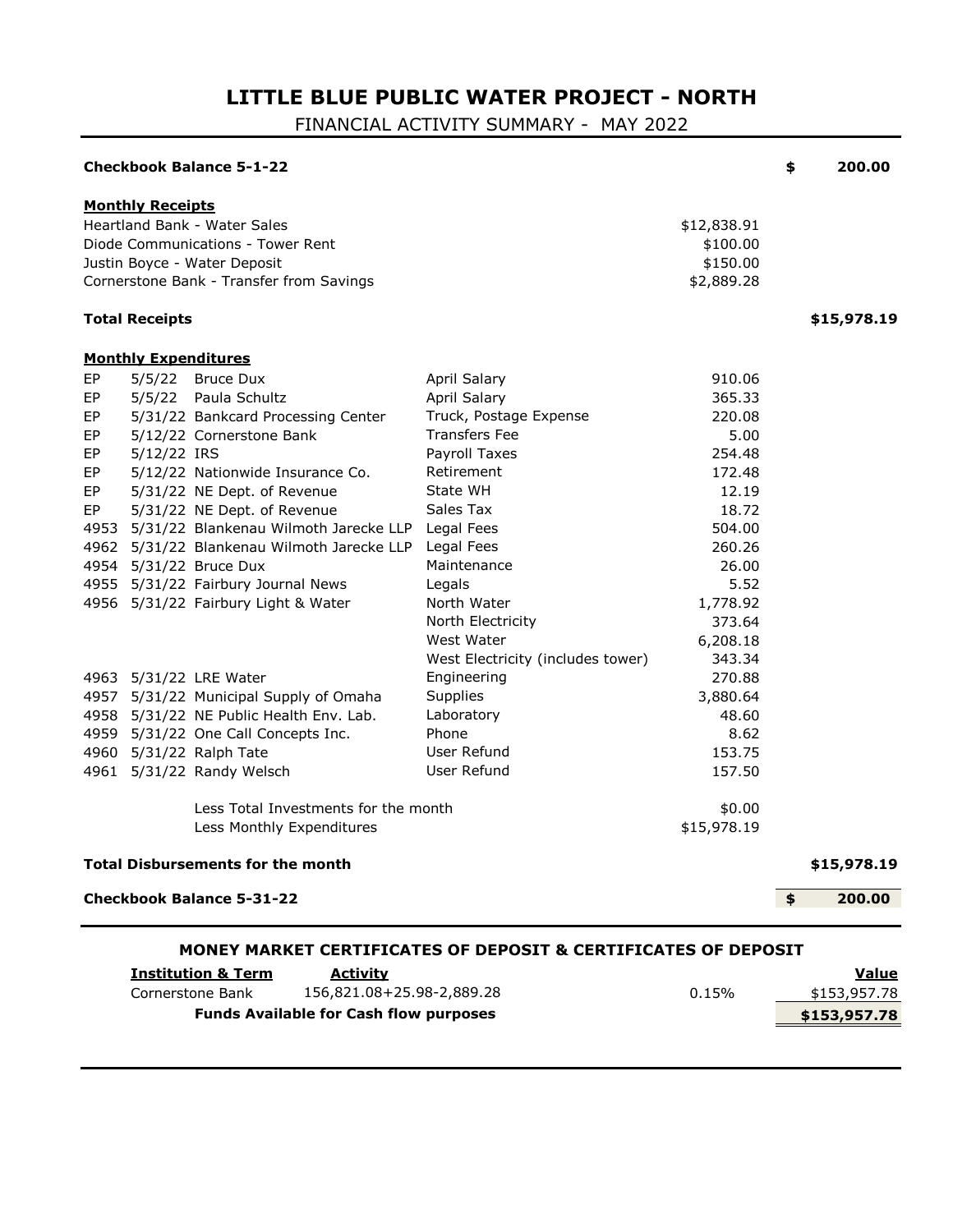### **LITTLE BLUE PUBLIC WATER PROJECT-NORTH FINANCIAL ACTIVITY FOR FY 2022 Through April 31, 2022**

|             |                                           | \$286,004.12  | \$175,998.52 | 61.54%   | \$110,005.60 |
|-------------|-------------------------------------------|---------------|--------------|----------|--------------|
|             | 431-434/437/451 OFFICE SUPPLIES-MISC-RENT | \$2,932.00    | \$3,499.37   | 119.35%  | (\$567.37)   |
| 47400       | AUTO/TRUCKS/TRAILERS                      | \$0.00        | \$0.00       | $0.00\%$ | \$0.00       |
| 436/448     | <b>REPAIRS &amp; MAINTENANCE</b>          | \$20,000.00   | \$11,175.88  | 55.88%   | \$8,824.12   |
| 425/439     | <b>INSURANCE</b>                          | \$3,000.00    | \$2,493.21   | 83.11%   | \$506.79     |
| 452         | <b>PHONE</b>                              | \$400.00      | \$229.48     | 57.37%   | \$170.52     |
| 453         | <b>ELECTRICITY</b>                        | \$9,000.00    | \$7,951.80   | 88.35%   | \$1,048.20   |
| 454         | <b>WATER</b>                              | \$105,000.00  | \$100,880.58 | 96.08%   | \$4,119.42   |
| 440         | PROFESSIONAL SERVICES                     | \$110,125.00  | \$25,564.51  | 23.21%   | \$84,560.49  |
| 415/435     | <b>EMPLOYEE BENEFITS/TAXES</b>            | \$2,700.00    | \$1,581.02   | 58.56%   | \$1,118.98   |
| 214         | <b>SALES TAX</b>                          | \$8,000.00    | \$3,719.87   | 46.50%   | \$4,280.13   |
| 405         | <b>TRUCK EXPENSE</b>                      | \$3,000.00    | \$2,461.56   | 82.05%   | \$538.44     |
| 455/456/459 | <b>WAGES</b>                              | \$21,847.12   | \$16,441.24  | 75.26%   | \$5,405.88   |
|             |                                           | <b>Budget</b> | Spent        | % Used   | Unused       |

\*\* LOAN PAID OFF JUNE 13, 2013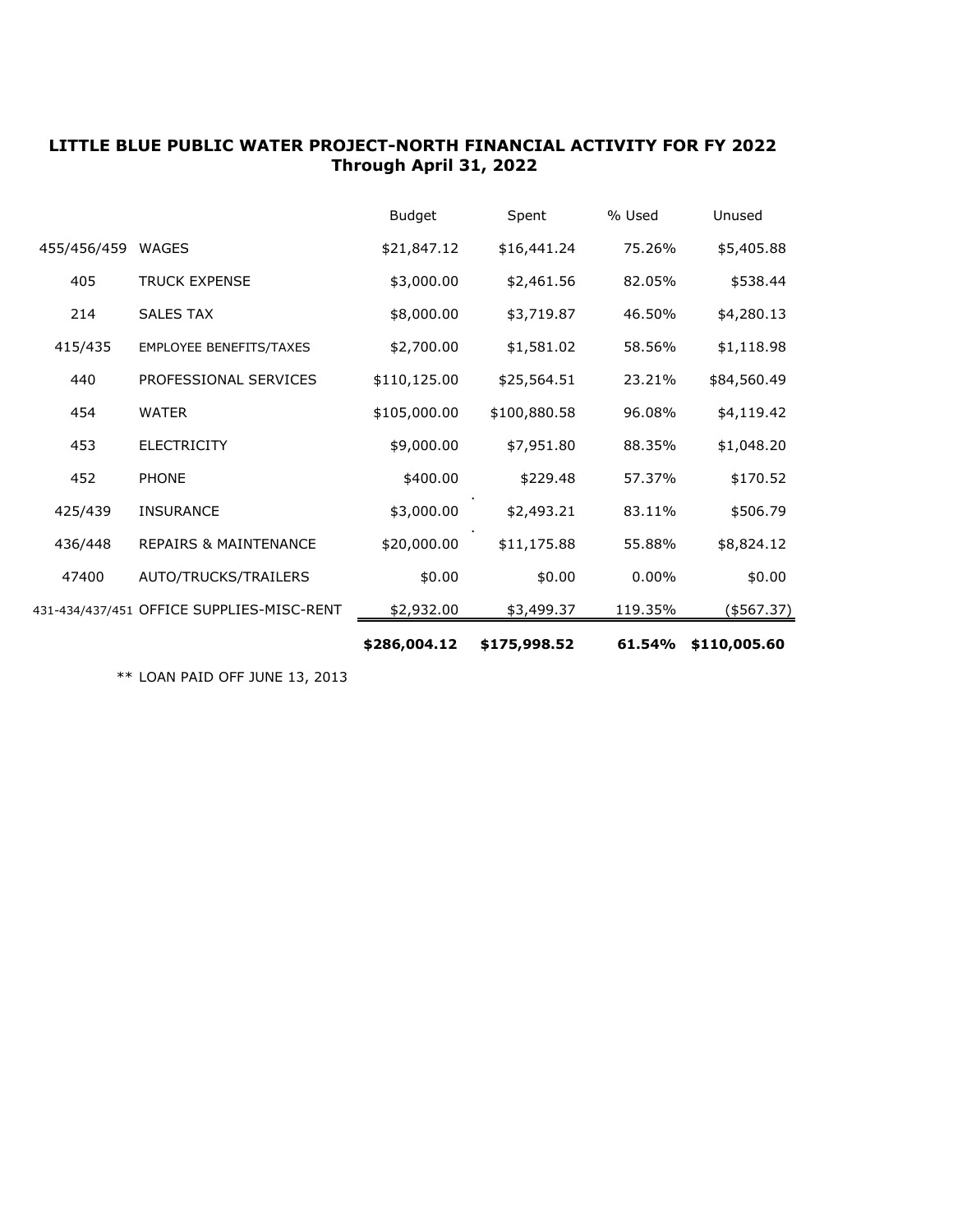# **LITTLE BLUE PUBLIC WATER PROJECT - SOUTH**

FINANCIAL ACTIVITY SUMMARY - MAY 2022

|      |                             | <b>Checkbook Balance 5-1-22</b>                                           |                            |             | \$<br>200.00 |
|------|-----------------------------|---------------------------------------------------------------------------|----------------------------|-------------|--------------|
|      | <b>Monthly Receipts</b>     |                                                                           |                            |             |              |
|      |                             | Heartland Bank - Water Sales                                              |                            | \$13,338.19 |              |
|      |                             | Pollman Plumbing - Reimbursement                                          |                            | \$299.36    |              |
|      | <b>Total Receipts</b>       |                                                                           |                            |             | \$13,637.55  |
|      | <b>Monthly Expenditures</b> |                                                                           |                            |             |              |
| EP   | 5/5/22                      | <b>Bruce Dux</b>                                                          | <b>April Salary</b>        | 752.47      |              |
| EP   | 5/5/22                      | Paula Schultz                                                             | April Salary               | 310.92      |              |
| EP   | 5/31/22                     | <b>Bankcard Processing Center</b>                                         | Truck, Postage, Supplies   | 262.86      |              |
| EP   | 5/12/22                     | Cornerstone Bank                                                          | <b>Transfers Fee</b>       | 5.00        |              |
| EP   | 5/31/22                     | Cornerstone Bank                                                          | <b>Transfer to Savings</b> | 1,091.03    |              |
| EP   | 5/12/22                     | <b>IRS</b>                                                                | Payroll Taxes              | 216.18      |              |
| EP   | 5/12/22                     | Nationwide Insurance Co.                                                  | Retirement                 | 143.69      |              |
| EP   | 5/31/22                     | NE Dept. of Revenue                                                       | State WH                   | 6.78        |              |
| EP   | 5/31/22                     | NE Dept. of Revenue                                                       | Sales Tax                  | 90.04       |              |
| EP   | 5/31/22                     | Norris Public Power District                                              | Electricity                | 192.57      |              |
| 4703 | 5/31/22                     | Blankenau Wilmoth Jarecke LLP                                             | Legal Fees                 | 504.00      |              |
| 4713 | 5/31/22                     | Blankenau Wilmoth Jarecke LLP                                             | Legal Fees                 | 260.26      |              |
| 4704 | 5/31/22                     | <b>Bruce Dux</b>                                                          | Maintenance                | 13.00       |              |
| 4705 | 5/31/22                     | Fairbury Journal News                                                     | Legals                     | 7.18        |              |
| 4706 | 5/31/22                     | Fairbury Light & Water                                                    | Electricity                | 293.12      |              |
|      |                             |                                                                           | Water                      | 5,964.72    |              |
| 4707 | 5/31/22                     | KS One Call System Inc.                                                   | Phone                      | 8.40        |              |
| 4714 |                             | Misprint                                                                  |                            |             |              |
| 4715 | 5/31/22                     | LRD Water                                                                 | Engineering                | 270.87      |              |
| 4708 | 5/31/22                     | Municipal Supply of Omaha                                                 | Supplies                   | 2,646.65    |              |
| 4709 | 5/31/22                     | NE Public Health Env. Lab.                                                | Laboratory                 | 32.40       |              |
| 4710 | 5/31/22                     | One Call Concepts Inc.                                                    | Phone                      | 6.46        |              |
| 4711 | 5/31/22                     | Pollman LLC                                                               | Repairs                    | 513.74      |              |
| 4712 | 5/31/22                     | Village of Gilead                                                         | Electricity                | 45.21       |              |
|      |                             | Less Total Investments for the Month                                      |                            | \$1,091.03  |              |
|      |                             | Less Monthly Expenditures                                                 |                            | \$12,546.52 |              |
|      |                             | <b>Total Disbursements for the month</b>                                  |                            |             | \$13,637.55  |
|      |                             | <b>Checkbook Balance 5-31-22</b>                                          |                            |             | \$<br>200.00 |
|      |                             | <b>MONEY MARKET CERTIFICATES OF DEPOSIT &amp; CERTIFICATES OF DEPOSIT</b> |                            |             |              |
|      |                             | <b>Institution &amp; Term</b>                                             |                            |             |              |

| Cornerstone Bank                              | 87,346.32+11.76+1,091.03 | 0.15%        | \$88,449.11 |
|-----------------------------------------------|--------------------------|--------------|-------------|
| <b>Funds Available for Cash flow purposes</b> |                          | <b>TOTAL</b> | \$88,449.11 |

**Replacement & Extension Funds (minimum of \$43,300)**